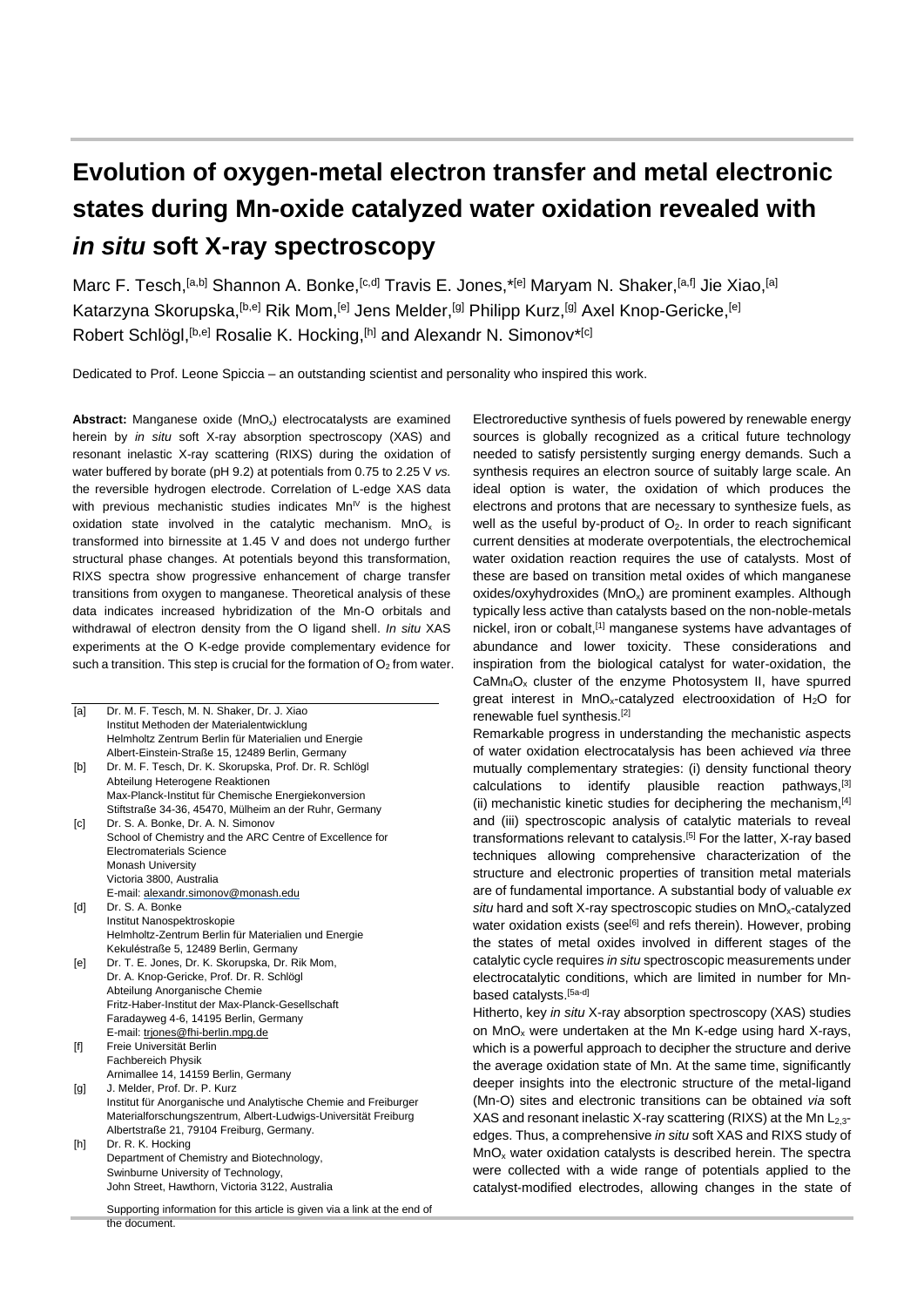$MnO<sub>x</sub>$  to be correlated with the kinetics of the electrocatalytic reaction.

An equally important feature of the present work is the use of a fully parameterized model of  $MnO<sub>x</sub>$ -catalyzed H<sub>2</sub>O oxidation<sup>[4]</sup> to define the potential needed to stabilize the catalyst in its putative active state (see Supporting Information (SI), Figure S1). Potentials examined in all previous studies were less positive than the critical value of *ca* 2 V *vs.* the reversible hydrogen electrode (RHE; all potentials are given *vs.* this reference hereinafter). Measurements at >2 V are needed to exclude or reveal the involvement of higher oxidation states of Mn in the catalytic mechanism of water electrooxidation.<sup>[4]</sup>

To accommodate the requirements for a high-quality *in situ* L-edge XAS/RIXS electrochemical experiment, measurements were undertaken at the LiXEdrom end station of the BESSY II synchrotron facility using a custom-made flow cell (Scheme 1). Films of  $MnO<sub>x</sub>$  were deposited by oxidative electrodeposition at an applied potential of 1.95 V on Au-coated  $Si<sub>3</sub>N<sub>4</sub>$  membranes from aqueous  $Mn^{2+}$  solutions buffered with borate (0.1 M, pH 9.2). After deposition, a Mn-free borate buffer was used as a background electrolyte to obtain cyclic voltammograms and maintain the electrode at a constant potential during spectroscopic analysis. Further experimental details are provided in the SI.



**Scheme 1.** Schematic representation of the flow cell used for the *in situ* XAS and RIXS experiments. Incoming X-rays penetrate the 100 nm Si<sub>3</sub>N<sub>4</sub> membrane and 20 nm Au layer, interact with the  $MnO<sub>x</sub>$  catalyst and generate the emitted/scattered photons that are measured in an energy resolved fashion.  $MnO<sub>x</sub>$  is in contact with an electrolyte solution. The potential applied to  $MnO<sub>x</sub>/Au$ is controlled in a conventional three-electrode electrochemical configuration.

Figure 1 features representative cyclic voltammograms for the electrochemically deposited  $MnO<sub>x</sub>$  in comparison to the unmodified Au-Si $_3$ N<sub>4</sub> support, with both showing an expected combination of redox processes. On its own, the support exhibits features typical of gold electrodes, *viz.* surface oxide formation commencing at *ca* 1.3 V and subsequent reduction as a welldefined peak at *ca* 1.0 V. Functionalization of the electrode with

 $MnO<sub>x</sub>$  suppresses these signals and produces a voltammetric curve dominated by processes associated with the water oxidation catalyst: (i) a combination of at least two redox transformations of Mn within the potential range  $0.8$ -1.4  $V^{[4]}$  and (ii) the electrocatalytic oxidation of  $H_2O$  at potentials >1.6 V. A mismatch between the anodic and cathodic counterparts of the voltammogram within this catalytic region is interpreted in terms of mass-transport limitations for the  $[H_2BO_3]$  /[B(OH)<sub>4</sub>] conjugate base as defined by the experimental conditions employed, *viz.* no convection, comparatively low borate concentration, and a small solution volume.

*In situ* XAS/RIXS analysis was undertaken at nine potentials with special attention paid to the catalytic region (marked by dashed lines in Figure 1). The ground-state of the catalyst was probed with no potential applied after cyclic voltammetric analysis of freshly deposited MnO<sub>x</sub>. XAS data were obtained in partial fluorescence yield (PFY) mode (Figure 2). We have also undertaken *ex situ* Mn L-edge XAS analysis in total electron yield (TEY) mode of as-deposited  $MnO<sub>x</sub>$  and after conditioning at different potentials to confirm previous findings (Figure S2).<sup>[5e]</sup> Both *in situ* PFY and *ex situ* TEY methods reveal typical multiplet structures at the Mn L<sub>3</sub> (*ca* 639-647 eV) and Mn L<sub>2</sub> (*ca* 650-657 eV) edges, stemming from transitions of the 2*p* core levels to the 3*d* conduction band (valence states) and subsequent relaxation *via* electron/photon emission.



**Figure 1.** Cyclic voltammograms (scan rate  $0.02 \, \text{V s}^{-1}$ ) for electrodeposited MnO<sup>x</sup> (*red*) and unmodified Au/Si3N<sup>4</sup> (*gray*) in 0.1 M borate buffer (pH 9.2) at  $23 \pm 2$  °C. The inset shows an enhanced plot of the outlined region. Bars with oxidation states illustrate the evolution of Mn oxidation states derived from spectroscopic data herein. Dashed lines show potentials used for *in situ* spectroscopic analysis. Currents are normalized to the geometric surface area of the electrode.

Application of increasingly positive potentials from 0.75 to 2.25 V induces significant changes to the shape of the XA spectra (Figure 2 and Figure S2). For the  $L_3$  edge, peaks at 641.6 (mainly associated with  $Mn^{III}$ ) and especially 640.2 eV ( $Mn^{II}$ ) are increasingly suppressed, while the features at 640.8 and 643.7 eV (fingerprints of Mn<sup>IV</sup>) notably enhance in intensity. At the  $L_2$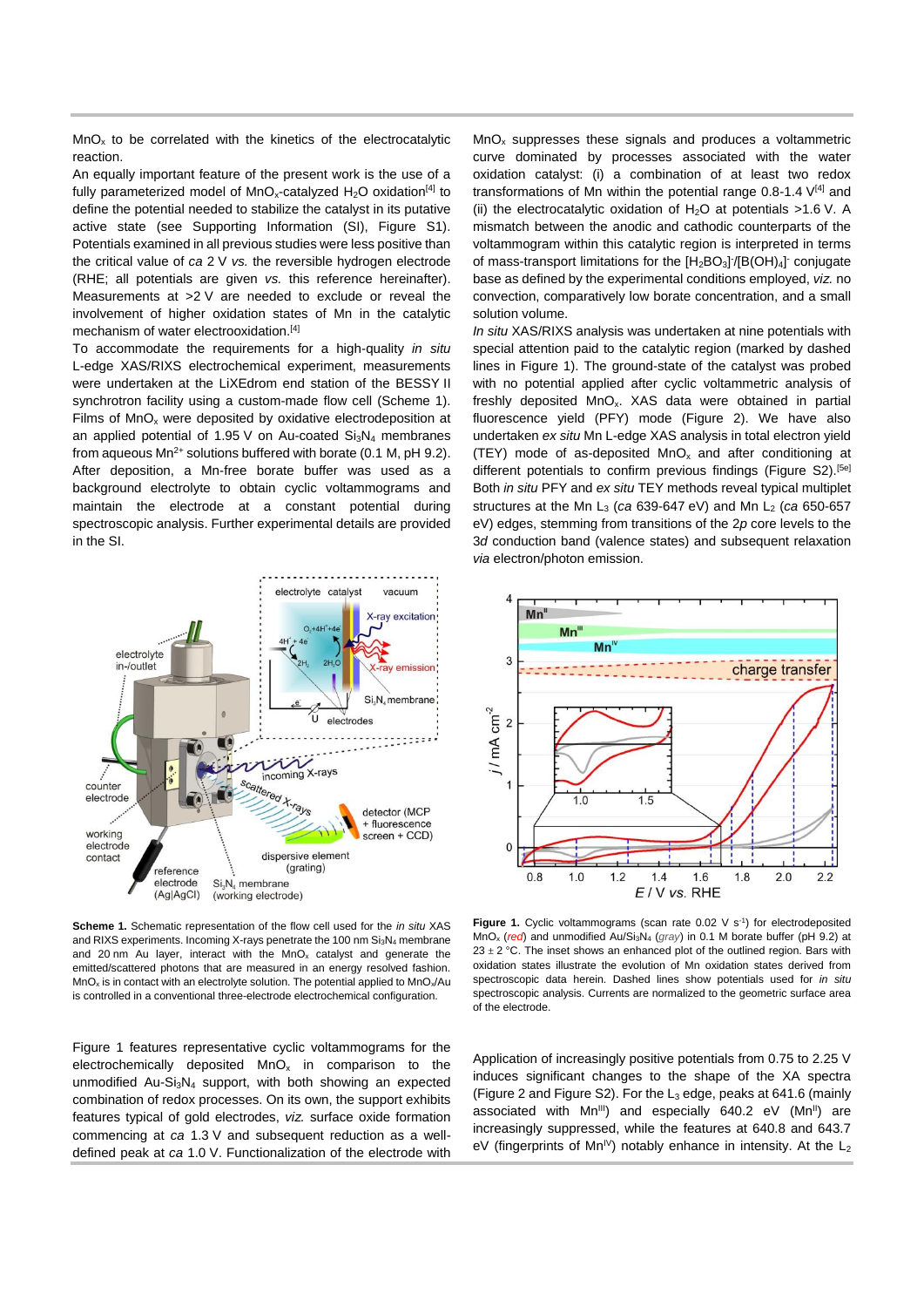edge, the whole multiplet shifts towards higher energies. The observed spectral changes are consistent with an increase of the formal Mn oxidation state at more positive potentials,[7] and can be further correlated with structural transformations within the  $MnO<sub>x</sub>$  catalyst films. The TEY data obtained for  $MnO<sub>x</sub>$  are perfectly reproduced as a linear combination of the spectra for powder reference materials (Figure S4). However, Mn L-edge XAS is most sensitive to the differences in electronic states of the metal and might not provide unambiguous distinction between different phases in multicomponent materials. Hence, these data are mainly used herein to establish the effects of potential on the manganese oxidation state. On the basis of this type of analysis, the as-deposited  $MnO<sub>x</sub>$  can be formally considered as a mixture of  $Mn_3O_4$ ,  $Mn_2O_3$  and birnessite in near equal amounts, which is oxidized to produce a material dominated by  $Mn<sub>2</sub>O<sub>3</sub>$  and birnessite upon conditioning at 1.25 V. At 1.45 V and 1.75 V, the spectra of  $MnO<sub>x</sub>$  strongly resemble those obtained for a birnessite standard, possibly with a minor contribution from  $MnO<sub>2</sub>$  (Figure S4), which accords with previous reports[2a,5d,5e] and theoretical analysis (*vide infra*). Crucially, the TEY measurements were undertaken *ex situ* making it probable that the reactive species were reduced prior analysis. Importantly, the changes summarized above are reversible as confirmed by measurements undertaken with potentials switched in a random sequence.

When analysis is undertaken *in situ*, the PFY spectra contain features identical to those obtained in TEY mode (except for the well-known enhancement of the  $L_2$ -edge in  $FY^{[8]}$ ) suggesting no X-ray beam damage to the samples, and the phase formed at positive potentials is therefore also identified as birnessite. The potential dependent evolution of the *in situ* spectra resembles the behavior observed in the *ex situ* experiments (*cf.* Figure 2 and Figure S2), but suggests deeper conversion to birnessite at less positive potentials. PFY is bulk sensitive (*ca* 10-100 nm), and strong signal changes upon oxidation of  $MnO<sub>x</sub>$  attest to the complete transformation of the catalyst into birnessite. Upon oxidation at 1.75 V, the morphology of electrodeposited  $MnO<sub>x</sub>$ also changed as detected by scanning electron microscopy (Figure S5); the initially present mixed flakes and grains were transformed into homogeneous flakes that more uniformly cover the support surface.

Thus, the data in Figure 2 infer that no significant changes to the oxidation state of  $MnO<sub>x</sub>$  occur at potentials more positive than 1.45 V, as alterations in the shape and position of both the  $L_3$  and L<sup>2</sup> multiplets are negligible. This observation is concordant with Mn K-edge XAS.[5d] However, the catalyst became highly prone to X-ray induced damage whenever strongly oxidative potentials were applied, *viz.* >1.75 V (this was addressed by reducing the photon flux to enable collection of reliable spectroscopic data as explained in the SI). Moreover, this potential- plus X-ray-induced degradation produces  $Mn<sup>II</sup>$  resonances in the XA spectra (Figure S6). This behavior is indicative of the generation of a highly reactive state of  $MnO_x$  at >1.75 V, which is readily reduced by X-rays into soluble species. It is important to emphasize that no beam damage was found during *in situ* measurements at ≤1.75 V at 10× higher X-ray intensity. Nevertheless, even L-edge XAS did not provide the necessary level of sensitivity to probe this labile MnO<sup>x</sup> state, which incited us to undertake an *in situ* RIXS study.



Figure 2. *In situ* absorption spectra at the Mn L<sub>2,3</sub>-edges measured in PFY mode, *viz.*  $2p \rightarrow 3d$  transitions and subsequent photon emission by recombination, for MnO<sup>x</sup> in borate buffer (0.1 M, pH 9.2) obtained after deposition with no potential applied (as dep.) and at the specified potentials reported *vs.* RHE. Dashed lines show energies used to collect RIXS spectra. Background shading shows the spectral regions prominently corresponding to particular Mn oxidation states.<sup>[7]</sup> Corresponding current-time transients are exemplified in Figure S3. Data were obtained at  $23 \pm 2$  °C and normalized to a maximum intensity of 1.

Figure 3 shows RIXS data obtained at different potentials (dashed lines in Figure 1) as energy loss spectra of scattered photons when irradiating the electrode with X-rays of a chosen energy (dashed lines in Figure 2). The energy uptake of the system due to inter- and intra-atomic electronic transitions can thus be probed. All spectra exhibit a peak from elastically scattered photons that did not transfer energy to the system, and hence appear at zero energy loss. Other spectral features result from an interplay of *dd* excitations and charge transfer transitions occurring at essentially constant energy loss independent of the excitation energy, as well as fluorescence features with positions that scale linearly with the excitation energy (for further details on the principles of RIXS see relevant reviews, *e.g.*[9] ). The need to employ low-intensity X-ray flux so as to avoid the photoreduction of Mn eventuated in a comparatively low RIXS signal to noise ratio. To compare the spectral features, a noise background signal was first subtracted from each spectrum and all spectra were subsequently normalized to an integrated intensity of 1 (see *Data Interpretation* section in the SI).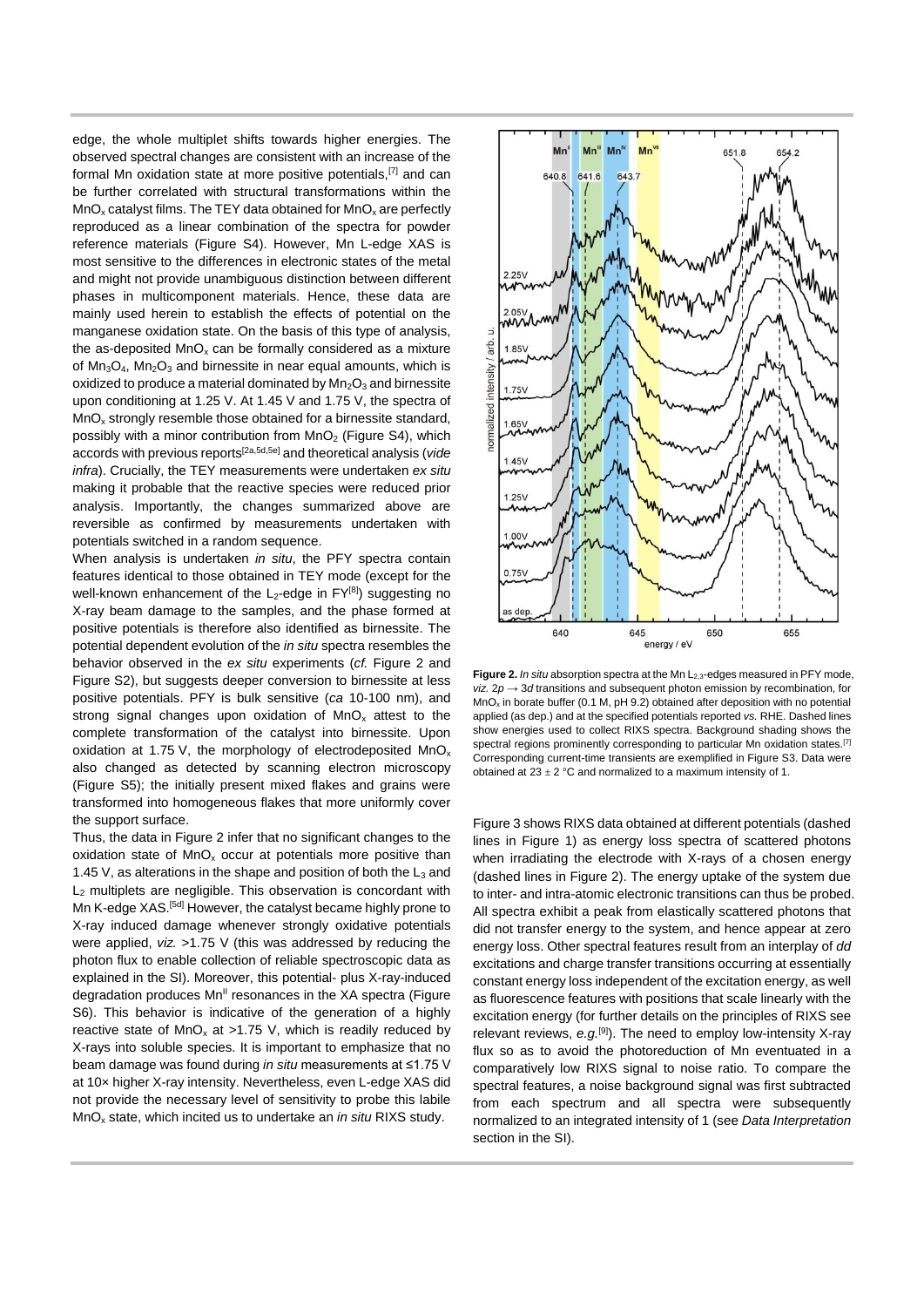The energies used to record the RIXS data were chosen to cover the regions where the PFY spectra exhibited the most pronounced potential-induced changes (Figure 2), which reflect significant alterations in the electronic structure of the unoccupied states. Within the potential range examined, the RIXS spectra recorded at the Mn  $L_3$ -edge (640.8, 641.6 and 643.7 eV) and the  $L_2$ -edge (651.8 and 654.2 eV) exhibit prominent and clearly distinguishable features at 3-4 eV and 6-8 eV energy loss (Figure 3). The RIXS spectra at the  $L_2$ -edge additionally develop new signals with energy losses above 10 eV that concertedly shift in position when changing the excitation energy (Figure 3). Such behavior is typical of fluorescence peaks.[9]

The features appearing at constant energy loss, independent of the excitation energy, are typical of *dd* excitations (*ca* 1-5 eV), and charge transfer transitions (*ca* 5-10 eV). Interestingly, their energetic positions in the photon energy loss spectra are only marginally influenced by the applied potential (Figure 3). This observation suggests that the energies needed for a *dd* transition or a charge transfer are similar for all Mn oxidation states involved. Invariability in the position of the *dd* transition peak with the lowest energy loss at *ca* 3 eV indicates that the applied potentials do not induce a significant change in the band gap.

At the same time and most importantly, application of potential to the  $MnO<sub>x</sub>$  films produces notable changes in the intensity of the charge transfer peaks (Figures 3 and S9). The strongest potentialinduced effects are found in the RIXS spectra collected at low energies of the Mn L<sub>3</sub>-edge (640.8 and 641.6 eV). Specifically, the intensity of charge transfer features, which is low relative to the *dd* transition signals for the as-deposited state and at 0.75 V, progressively enhances as more positive potentials are applied. Deeper insights into this phenomenon were obtained *via*  experiment-simulation comparisons.

Simulations of the XA spectrum of  $Mn^{\mid V}$  in a birnessite geometry were able to reproduce all experimentally observed features (Figure S10), thus verifying the appropriateness of the employed level of theory (full details of our approach based on a configuration interaction model are provided in the SI). Upon absorption of 640.8 eV photons, simulations support the excitation of electrons into  $Mn^{\vee} \sigma$  (e<sub>g</sub>) orbitals, which are empty for the 3*d* <sup>3</sup> electronic configuration and octahedral geometry (Figure S11). Notably, simulations that do not account for orbital hybridization may produce XA spectra similar to those experimentally observed (Figure S12), but cannot reproduce the RIXS peaks at *ca* 5-10 eV (Figure S13). However, the simulated RIXS spectra show charge transfer features in the 5-10 eV range when accounting for orbital hybridization in the model (Figure S14), concordant with the experimental data and verifying the origin of these peaks. Specifically, theory indicates a ligand to metal charge transfer from an O 2*p* into a Mn 3*d* orbital. Considering crystal field theory and the octahedral geometry, electron transfer is expected to occur into the Mn  $\sigma$  (e<sub>g</sub>) orbitals due to the two-fold greater orbital overlap compared to the π  $(t<sub>20</sub>)$ states. This is also supported in simulations by theoretically allowing or disallowing electron transfer into either the Mn σ or π orbitals (Figure S15).



**Figure 3.** *In situ* energy loss spectra of scattered photons (RIXS) obtained at  $23 \pm 2$  °C for MnO<sub>x</sub> in 0.1 M borate buffer (pH 9.2) with no potential applied (*black*) and at 0.75 (*gray*), 1.25 (*red*), 1.45 (*light green*), 1.75 (*dark green*), 1.85 (*dark blue*), and 2.25 V *vs.* RHE (*turquoise*). Data were background corrected and normalized to an integrated intensity of 1. Energies of the incident X-rays were 640.8, 641.6, 643.7, 651.8 and 654.2 eV (relevant parts of the PFY spectra are shown in the left inset for as-deposited (*black*) and polarized at 1.75 V MnO<sup>x</sup> (*dark green*). Features of different origins discussed in the text are highlighted with background colors. The relative heights of the charge transfer (CT) features compared to the spectra taken at 1.45 V are shown in the right inset for the 640.8, 641.6, and 643.7 eV excitation energies. Data at all potentials examined (Figure S7), and a 2D RIXS map for  $MnO<sub>x</sub>$  as-deposited and at 1.65 V (Figure S8), are shown in the SI.

The efficiency of charge transfer in first-row transition metal complexes is strongly linked to orbital hybridization,[10] which was probed theoretically herein by varying the degree of hybridization of Mn 3*d* and O 2*p* orbitals. Within the framework of the employed model, this variation was achieved by altering the energy difference between the two orbitals (*Δ*), and the Mn-O bond length *via* the extent of orbital wavefunction overlap (the O-Mn hopping integral, *V<sub>eg</sub>*). A decrease in Δ induces greater orbital hybridization, as does an increase in *V*eg. Importantly, changes in these parameters had minimal effect on the simulated birnessite XA spectra (see Figure S10 and discussions in SI), consistent with the potential independent behavior of the experimental XAS data at >1.45 V (Figure 2). In contrast, the measured RIXS spectra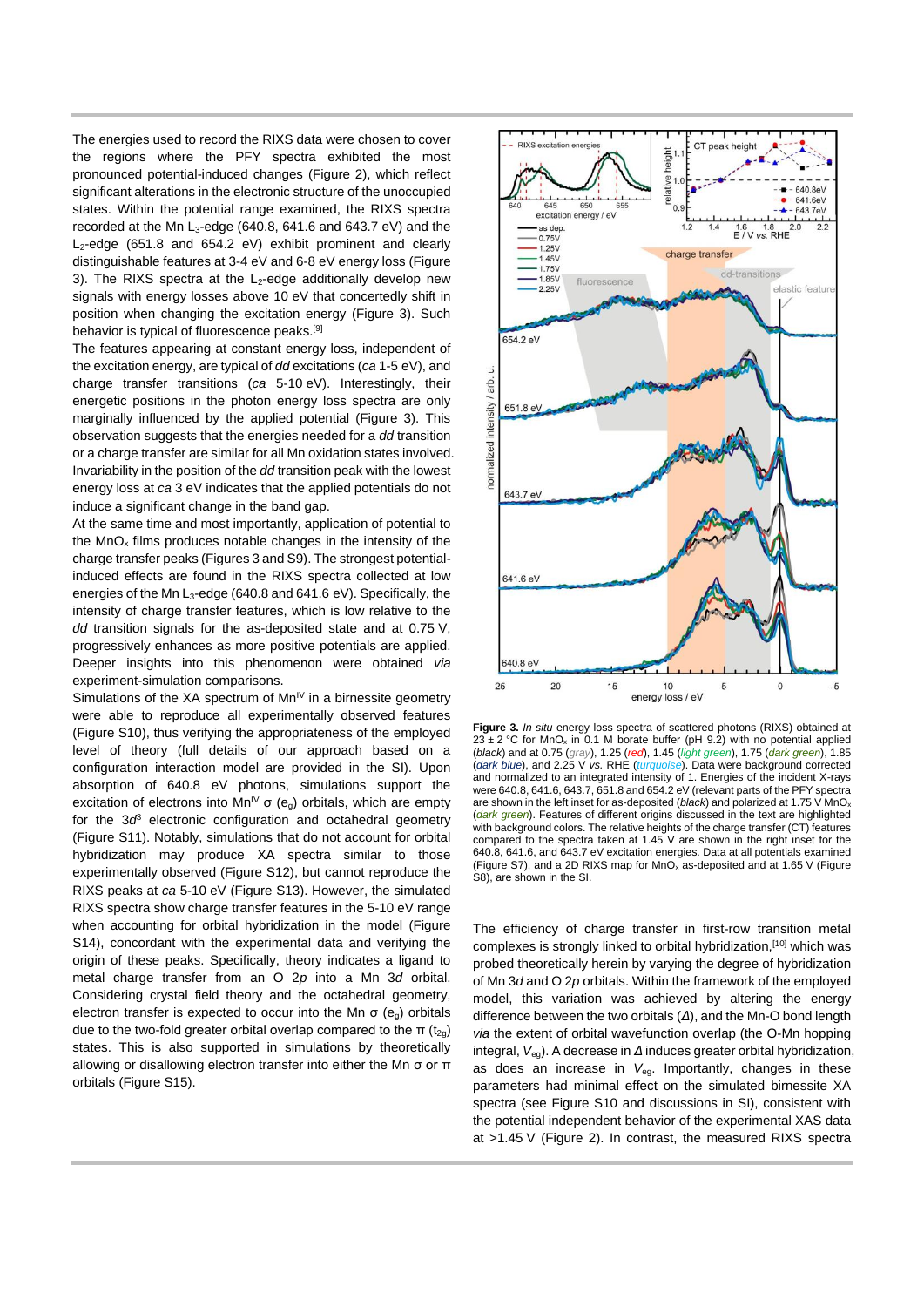display clear intensity changes over this potential range (Figure 3), which can be mimicked by varying the degree of orbital hybridization in the simulations. Indeed, decreasing *Δ* increases the intensity of the charge transfer peaks, although this also shifts the peak position to lower energy loss, in disagreement with experimental observations (Figure S16). This is expected, as *Δ* defines the energy of the ligand to metal charge transfer. Meanwhile, higher *V*eg also induces greater hybridization, but shifts the peak position in the opposite direction (Figure S17). Thus, the experimental observations can be simulated with a combination of these two parameters that both reflect enhanced hybridization, *viz.* a smaller energy difference between the Mn 3*d* and O 2*p* orbitals along with a Mn-O bond length contraction (Figure S18). The relative intensity of the charge transfer feature increased by 8-10% upon changing the applied potential from 1.45 to ≥1.75 V in the experimental spectra (Figure 3). This can be simulated using a heuristic approach by decreasing *Δ* on the order of an electron volt, combined with an increase in *V*eg of a few hundred meV. These changes are indicative of a withdrawal of electron density from the O ligand shell (a comprehensive discussion is included in SI). This change in *Δ* can be ascribed to an increase of Mn 3*d* and O 2*p* orbital hybridization leading to significant ligand hole character, which would correspond to a formal oxidation state of -1 of the oxygen ligand  $(d^4L^1)$ , rather than  $O^{2}$ - (d<sup>3</sup>L<sup>0</sup>).

The RIXS results reported herein correlate with prominent mechanistic proposals for water oxidation by the  $Cam_{4}O_{x}$  cluster in photosystem II,[11] as well as *in situ* X-ray photoelectron spectroscopic and O K-edge XAS studies on IrO<sub>2</sub> electrocatalysts,  $[12]$  with the generation of O species having been suggested to precede the O-O bond formation in both cases. Measurements at the O K-edge should also provide evidence for the O 2*p* hole formation detected by RIXS. This was achieved herein with the use of a setup that allows *in situ* XAS measurements in total electron yield mode (detailed description in the SI and schematic in Figure S19)*.* [12] The key feature of this setup is the separation of the working electrode from the solution with a Nafion membrane to provide a very thin layer of water through which photoelectrons can pass. Consequently, the *in situ* cell arrangements were very different for the RIXS and O K-edge measurements.

The use of the different cell layout (as shown in Figure S19) allowed chemically synthesized birnessite (SEM and XRD data in Figure S20) to be probed while enabling a measurable water electrooxidation rate (Figure S21a). Under these conditions, *in situ* XAS at the Mn L-edges confirmed that Mn oxidation states above IV are not formed (Figure S21b), which is consistent with results from the other *in situ* cell configuration (Figure 2). At the same time, the O K-edge spectra undergo continuous changes as more positive potentials are applied (Figure 4). Specifically, the resonance at 529 eV associated with transitions into locally unoccupied O 2*p* states hybridized with the lowest energy Mn 3*d* states (spin-majority  $e<sub>g</sub>$  and  $t<sub>2g</sub>$ )<sup>[12]</sup> enhance in intensity. At the same time, the resonance at 532 eV associated with oxidized graphene (Figure S21c) and O 2*p* states hybridized with the higher energy Mn states (spin-minority  $e_g$ )<sup>[13]</sup> remains constant. Such behavior is indicative of a substantial increase in π covalency by donation of an electron from  $O^{2}$  to a Mn<sup>IV</sup> orbital (increased O  $2p$  hole character in  $MnO<sub>x</sub>$ ). It is also similar to the

behavior of IrO<sub>x</sub> during water oxidation catalysis.<sup>[11]</sup> Crucially, this result is in full agreement with the aforesaid RIXS analysis. However, fundamental differences in the experimental conditions used for the two types of experiments do not allow direct quantitative correlations between them.



**Figure 4.** *In situ* O K-edge XA spectra obtained at 23 ± 2 °C for birnessite in contact with a Nafion membrane impregnated with 0.1 M phosphate buffer (pH 7.0) at 0.90 (*gray*), 1.20 (*red*), 1.55 (*light green*), and 1.90 V *vs.* RHE (*dark blue*). Inset shows the intensity at 529 and 532 eV as a function of potential. Data were recorded in the cell shown in Figure S19.

Finally, the RIXS/XAS spectroscopic data from the Mn L-edges can be directly linked to the mechanistic electrochemical study that guided the *in situ* analysis herein. To reiterate, XAS indicates that the highest Mn oxidation state of IV is reached at 1.45 V (Figure 2), whereas the RIXS charge transfer peak intensity increases until the application of 1.75 V (Figure 3). These saturation values correlate well with the potentials of redox processes for MnO<sup>x</sup> electrocatalysts detected by Fourier transformed alternating current voltammetry.<sup>[4]</sup> Therein, the last step for the oxidation of  $MnO<sub>x</sub>$  prior to the onset of water oxidation occurs at *ca* 1.5 V and is not directly involved in catalysis. Based on the PFY spectra, this transition can now be related to the complete transformation of the catalyst into birnessite, which is the catalytically active phase of  $MnO<sub>x</sub>$ . At the same time, the ac voltammetric signal directly coupled to the oxidation of H<sub>2</sub>O is expected in the 1.70-1.75 V range (*cf.* water oxidation activity in Figure 1 and extrapolation of data in Figure 5b from Ref.[4]), which is consistent with the stabilization of the RIXS data upon reaching these potentials (Figures 3 and S9). This indicates that MnOx-catalyzed water oxidation requires facile charge transfer from O to Mn, which is achieved at *ca* 1.75 V and does not intensify with the application of more positive potentials (up to 2.25 V). Moreover, the aggregate of the XAS/RIXS data obtained herein and the outcomes of the preceding mechanistic study<sup>[4]</sup> indicate that  $Mn^{\frac{1}{v}}$  is the highest oxidation state involved in water oxidation electrocatalysis.

In summary, the present study demonstrates how *in situ* soft XAS and RIXS guided by comprehensive electrochemical analysis and supported by theoretical simulations consolidate into a truly powerful *modus operandi* for probing electrocatalytic mechanisms. Herein, this strategy was employed to investigate